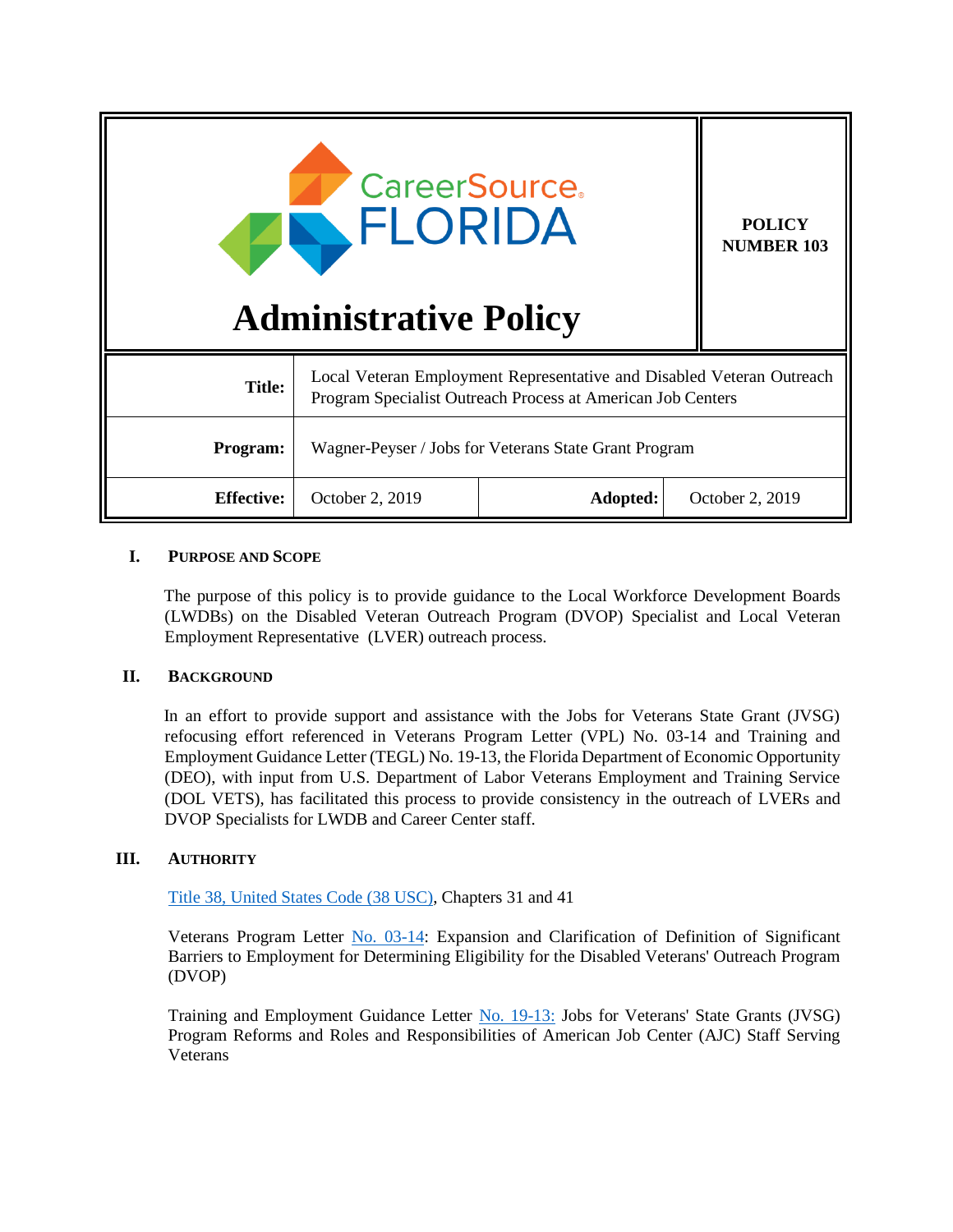## **IV. LOCAL OPERATING PROCEDURES**

Local Operating Procedures (LOPs) help local areas further define and clarify how programs will be operated locally and are unique to each LWDB. Each LWDB must develop LOPs to address and implement a veterans outreach process that complies with [Title 38,](https://www.gpo.gov/fdsys/pkg/USCODE-2008-title38/pdf/USCODE-2008-title38.pdf) [VPL 03-14,](https://www.dol.gov/sites/dolgov/files/VETS/legacy/files/VPL-03-14.pdf) and [TEGL 19-13.](https://wdr.doleta.gov/directives/attach/TEGL/TEGL_19_13.pdf) LOPs must be made available for review to ensure compliance.

DEO will monitor the requirements outlined in this policy and local operating procedures. At a minimum, LWDBs must establish LOPs for DVOP and LVER outreach that include:

## 1. LVER Outreach

In accordance with VPL 03-14, LVERs must only be assigned duties that promote to employers, employer associations, and business groups the advantages of hiring veterans. LVER staff advocate on behalf of veterans for employment and training opportunities with business, industry, and community-based organizations. Employer outreach is an integral component of the LVER role because it builds relationships with employers within the community and opens doors to new job postings, job development opportunities, and presents the opportunity to educate employers on the positive aspects of hiring veterans. When employer outreach is primarily accomplished by a "business services team" or like entity, LVERs must be included as an active member of that team.

DEO considers inclusion of LVERs in the Business Services Team (BST) to include but not limited to:

- Attending meetings held or facilitated by the BST; or
- Receiving the same type and quality of outreach related training provided to the BST;
- Accompanying BST members on employer visits to facilitate employment, training, and placement services furnished to veterans;
- Not spending a majority of their time providing job order follow-up for employers they do not have a relationship with;
- Accurately entering all services into Employ Florida provided to employers, to include those instances when the services were provided in conjunction with a BST member;
- Not being solely assigned federal contractors/employers;
- Developing and cultivating their own employer relationships and should not be required to provide BST members their "contacts" to assist the BST member with meeting performance benchmarks;
- Serving as an advocate for employment and training opportunities with businesses, industries and community-based organizations.

LVERs should advocate for all veterans served by the AJC with business, industry, and other community-based organizations by participating in appropriate activities such as:

- Planning and participating in job and career fairs;
- Conducting employer outreach;
- In conjunction with employers, conducting job searches and workshops, and establishing job search groups;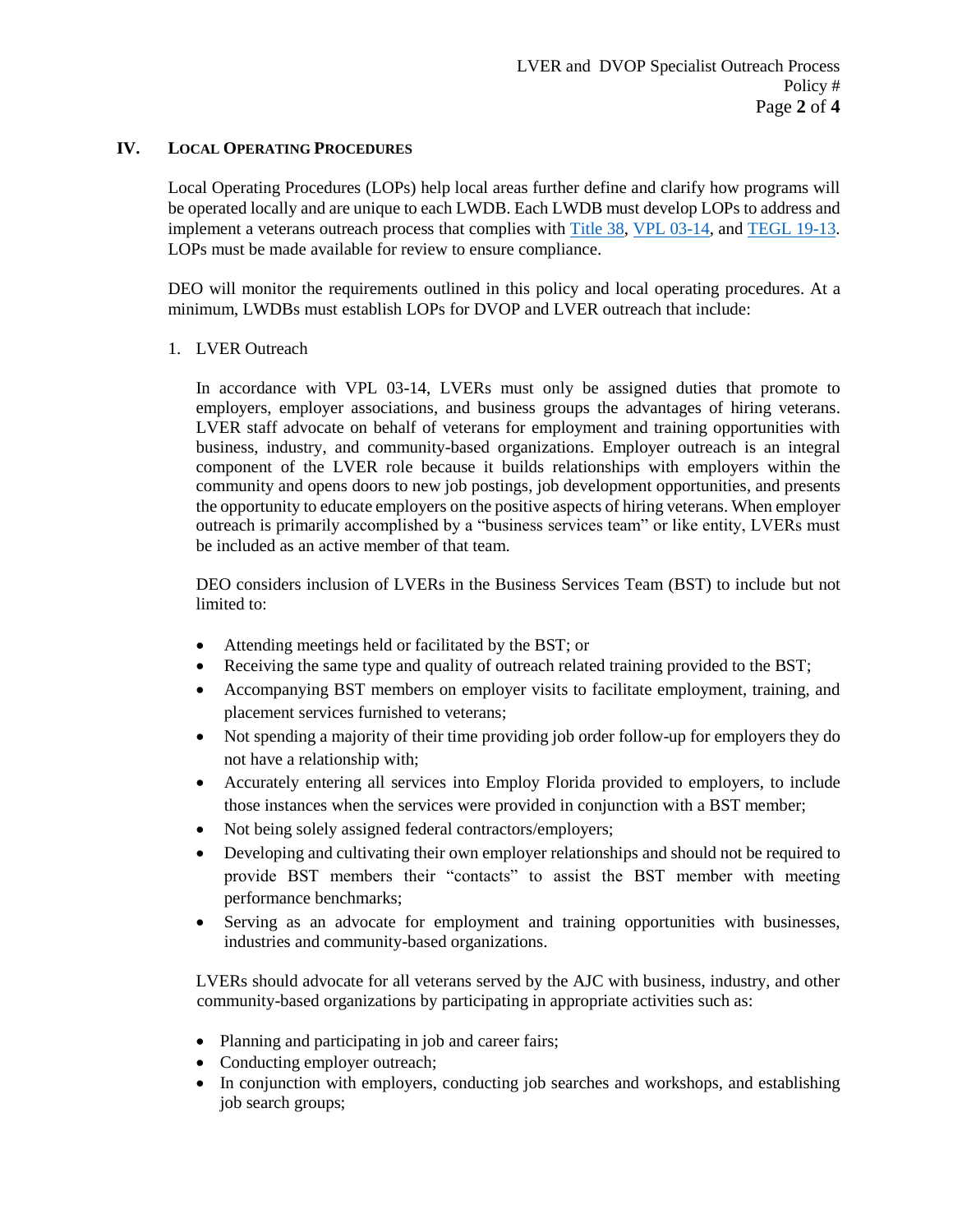- Coordinating with unions, apprenticeships programs and businesses or business organizations to promote and secure employment and training programs for veterans;
- Informing federal contractors of the process to recruit qualified veterans;
- Promoting credentialing and licensing opportunities for veterans; and
- Coordinating and participating with other business outreach efforts.

## 2. DVOP Outreach

In accordance with VPL 03-14, in the event a DVOP specialist does not have a full case-load of eligible veterans and eligible spouses, DVOPs should conduct relationship building, outreach and recruitment activities with other service providers in the local area, to enroll significant barriers to employment (SBE) and priority category veterans in an American Job Center.

DVOP outreach should include but is not limited to locations such as:

- Veteran Centers, Veterans Affairs Medical Centers and outpatient clinics
- Homeless Shelters
- Community based and civic organizations
- Veterans' Service Organizations
- Vocational Rehabilitation Offices
- Workforce Partners and Service Providers
- Veterans' Affairs Coordinators at Colleges/Community Colleges to promote services to veterans and solicit VA Work-Study Assistants
- Faith-Based Organizations
- Military Base Family Service/Support Centers
- Other legitimate venues and locations where veterans with SBEs congregate

DVOPs should receive training from the LWDBs to ensure they conduct outreach and represent the LWDB in accordance with locally established outreach guidelines.

DVOPs must fully and accurately code and case note all services provided during outreach activities.

## **V. STATE AND LOCAL MONITORING**

Direct services and activities provided by the Jobs for Veterans State Grant (JVSG) staff must be monitored annually for compliance with JVSG requirements by DEO. At a minimum, LWDBs must establish local monitoring policies and procedures that include the requirements outlined in this policy.

## **VI. RESOURCES**

[Employ Florida Service Code Guide](http://www.floridajobs.org/docs/default-source/lwdb-resources/programs-and-resources/wioa/2018-wioa/service-code-guide-072018.pdf?sfvrsn=4) [Veterans' Program Letter No. 03-14](https://www.dol.gov/sites/dolgov/files/VETS/legacy/files/VPL-03-14.pdf) [Veterans' Program Letter No. 03-14, Change 1](https://www.dol.gov/sites/dolgov/files/VETS/legacy/files/VPL-03-14-Change-1.pdf) [Veterans' Program Letter No. 03-14, Change 2](https://www.dol.gov/sites/dolgov/files/VETS/legacy/files/VPL-03-14-Change-2.pdf) [Training and Employment Guidance Letter No. 19-13](https://wdr.doleta.gov/directives/attach/TEGL/TEGL_19_13.pdf)